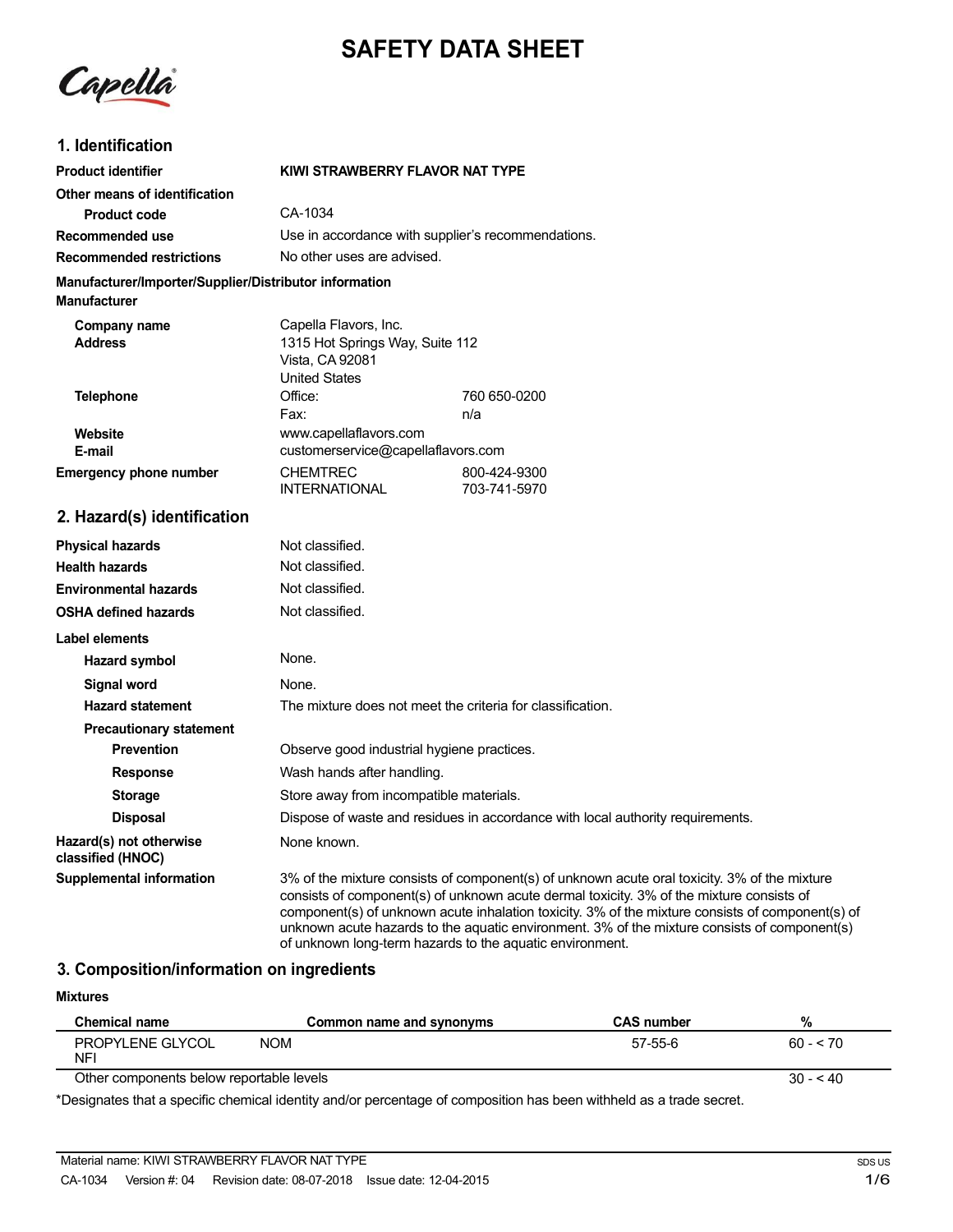## **4. First-aid measures**

| <b>Inhalation</b>                                                            | Move to fresh air. Call a physician if symptoms develop or persist.                                                 |
|------------------------------------------------------------------------------|---------------------------------------------------------------------------------------------------------------------|
| <b>Skin contact</b>                                                          | Wash off with soap and water. Get medical attention if irritation develops and persists.                            |
| Eye contact                                                                  | Rinse with water. Get medical attention if irritation develops and persists.                                        |
| Ingestion                                                                    | Rinse mouth. Get medical attention if symptoms occur.                                                               |
| Most important<br>symptoms/effects, acute and<br>delayed                     | Direct contact with eyes may cause temporary irritation.                                                            |
| Indication of immediate<br>medical attention and special<br>treatment needed | Treat symptomatically.                                                                                              |
| <b>General information</b>                                                   | Ensure that medical personnel are aware of the material(s) involved, and take precautions to<br>protect themselves. |
| 5. Fire-fighting measures                                                    |                                                                                                                     |

| Suitable extinguishing media                                     | Alcohol resistant foam. Powder. Carbon dioxide (CO2).                                         |
|------------------------------------------------------------------|-----------------------------------------------------------------------------------------------|
| Unsuitable extinguishing<br>media                                | Do not use water jet as an extinguisher, as this will spread the fire.                        |
| Specific hazards arising from<br>the chemical                    | During fire, gases hazardous to health may be formed.                                         |
| Special protective equipment<br>and precautions for firefighters | Self-contained breathing apparatus and full protective clothing must be worn in case of fire. |
| <b>Fire fighting</b><br>equipment/instructions                   | Move containers from fire area if you can do so without risk.                                 |
| <b>Specific methods</b>                                          | Use standard firefighting procedures and consider the hazards of other involved materials.    |
| <b>General fire hazards</b>                                      | No unusual fire or explosion hazards noted.                                                   |
|                                                                  |                                                                                               |

## **6. Accidental release measures**

| Personal precautions,<br>protective equipment and<br>emergency procedures | Keep unnecessary personnel away. For personal protection, see section 8 of the SDS.                                                                                                                                                               |
|---------------------------------------------------------------------------|---------------------------------------------------------------------------------------------------------------------------------------------------------------------------------------------------------------------------------------------------|
| Methods and materials for                                                 | Use water spray to reduce vapors or divert vapor cloud drift.                                                                                                                                                                                     |
| containment and cleaning up                                               | Large Spills: Stop the flow of material, if this is without risk. Dike the spilled material, where this is<br>possible. Absorb in vermiculite, dry sand or earth and place into containers. Following product<br>recovery, flush area with water. |
|                                                                           | Small Spills: Wipe up with absorbent material (e.g. cloth, fleece). Clean surface thoroughly to<br>remove residual contamination.                                                                                                                 |
|                                                                           | Never return spills to original containers for re-use. For waste disposal, see section 13 of the SDS.                                                                                                                                             |
| <b>Environmental precautions</b>                                          | Avoid discharge into drains, water courses or onto the ground.                                                                                                                                                                                    |
| 7. Handling and storage                                                   |                                                                                                                                                                                                                                                   |
| Precautions for safe handling                                             | Avoid prolonged exposure. Observe good industrial hygiene practices.                                                                                                                                                                              |
| Conditions for safe storage,<br>including any incompatibilities           | Store in original tightly closed container. Store away from incompatible materials (see Section 10<br>of the SDS).                                                                                                                                |

## **8. Exposure controls/personal protection**

### **Occupational exposure limits**

The following constituents are the only constituents of the product which have a PEL, TLV or other recommended exposure limit. At this time, the other constituents have no known exposure limits.

|                                           | US. Workplace Environmental Exposure Level (WEEL) Guides   |                     |          |  |
|-------------------------------------------|------------------------------------------------------------|---------------------|----------|--|
| <b>Components</b>                         | Type                                                       | Value               | Form     |  |
| PROPYLENE GLYCOL<br>NOM NFI (CAS 57-55-6) | TWA                                                        | $10 \text{ ma/m}$ 3 | Aerosol. |  |
| <b>Biological limit values</b>            | No biological exposure limits noted for the ingredient(s). |                     |          |  |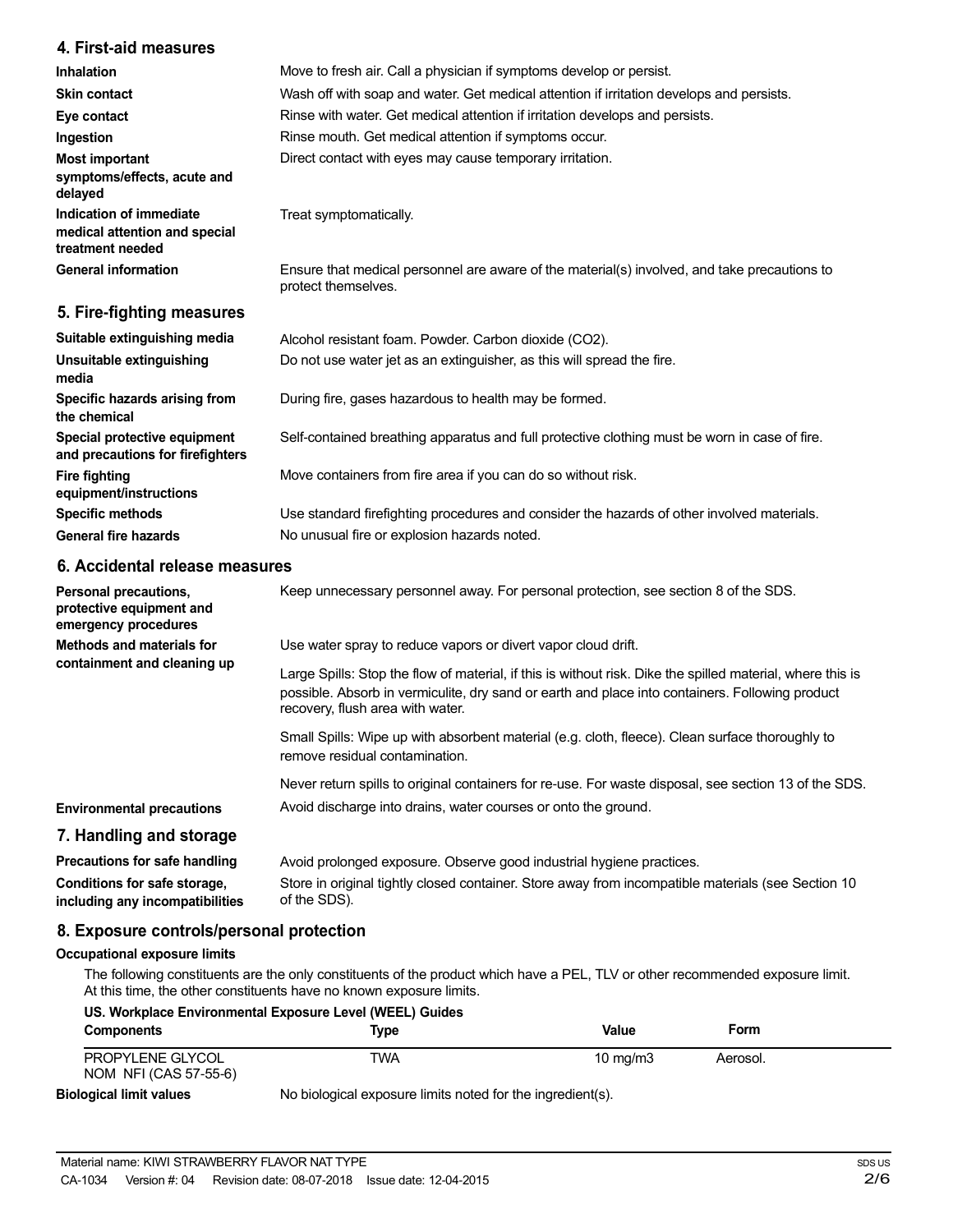| Appropriate engineering<br>controls      | Good general ventilation (typically 10 air changes per hour) should be used. Ventilation rates<br>should be matched to conditions. If applicable, use process enclosures, local exhaust ventilation,<br>or other engineering controls to maintain airborne levels below recommended exposure limits. If<br>exposure limits have not been established, maintain airborne levels to an acceptable level. |
|------------------------------------------|--------------------------------------------------------------------------------------------------------------------------------------------------------------------------------------------------------------------------------------------------------------------------------------------------------------------------------------------------------------------------------------------------------|
|                                          | Individual protection measures, such as personal protective equipment                                                                                                                                                                                                                                                                                                                                  |
| <b>Eye/face protection</b>               | Wear safety glasses with side shields (or goggles).                                                                                                                                                                                                                                                                                                                                                    |
| <b>Skin protection</b>                   |                                                                                                                                                                                                                                                                                                                                                                                                        |
| <b>Hand protection</b>                   | Wear appropriate chemical resistant gloves.                                                                                                                                                                                                                                                                                                                                                            |
| Other                                    | Wear suitable protective clothing.                                                                                                                                                                                                                                                                                                                                                                     |
| <b>Respiratory protection</b>            | In case of insufficient ventilation, wear suitable respiratory equipment.                                                                                                                                                                                                                                                                                                                              |
| <b>Thermal hazards</b>                   | Wear appropriate thermal protective clothing, when necessary.                                                                                                                                                                                                                                                                                                                                          |
| <b>General hygiene</b><br>considerations | Always observe good personal hygiene measures, such as washing after handling the material<br>and before eating, drinking, and/or smoking. Routinely wash work clothing and protective<br>equipment to remove contaminants.                                                                                                                                                                            |

## **9. Physical and chemical properties**

| Appearance                                        |                                |
|---------------------------------------------------|--------------------------------|
| <b>Physical state</b>                             | Liquid.                        |
| <b>Form</b>                                       | Liquid.                        |
| Color                                             | Not available.                 |
| Odor                                              | Not available.                 |
| <b>Odor threshold</b>                             | Not available.                 |
| рH                                                | Not available.                 |
| Melting point/freezing point                      | -74.2 °F (-59 °C) estimated    |
| Initial boiling point and boiling<br>range        | 370.76 °F (188.2 °C) estimated |
| <b>Flash point</b>                                | 152.0 °F (66.7 °C)             |
| <b>Evaporation rate</b>                           | Not available.                 |
| Flammability (solid, gas)                         | Not applicable.                |
| Upper/lower flammability or explosive limits      |                                |
| <b>Flammability limit - lower</b><br>$(\% )$      | Not available.                 |
| <b>Flammability limit - upper</b><br>(%)          | Not available.                 |
| Explosive limit - lower (%)                       | Not available.                 |
| Explosive limit - upper (%)                       | Not available.                 |
| Vapor pressure                                    | 0.12 hPa estimated             |
| Vapor density                                     | Not available.                 |
| <b>Relative density</b>                           | Not available.                 |
| Solubility(ies)                                   |                                |
| Solubility (water)                                | Not available.                 |
| <b>Partition coefficient</b><br>(n-octanol/water) | Not available.                 |
| <b>Auto-ignition temperature</b>                  | 700 °F (371.11 °C) estimated   |
| <b>Decomposition temperature</b>                  | Not available.                 |
| <b>Viscosity</b>                                  | Not available.                 |
| <b>Other information</b>                          |                                |
| <b>Explosive properties</b>                       | Not explosive.                 |
| <b>Flammability class</b>                         | Combustible IIIA estimated     |
| <b>Oxidizing properties</b>                       | Not oxidizing.                 |
| <b>Refractive index</b>                           | 1.3985 - 1.4285                |
| <b>Specific gravity</b>                           | $1.03 - 1.06$                  |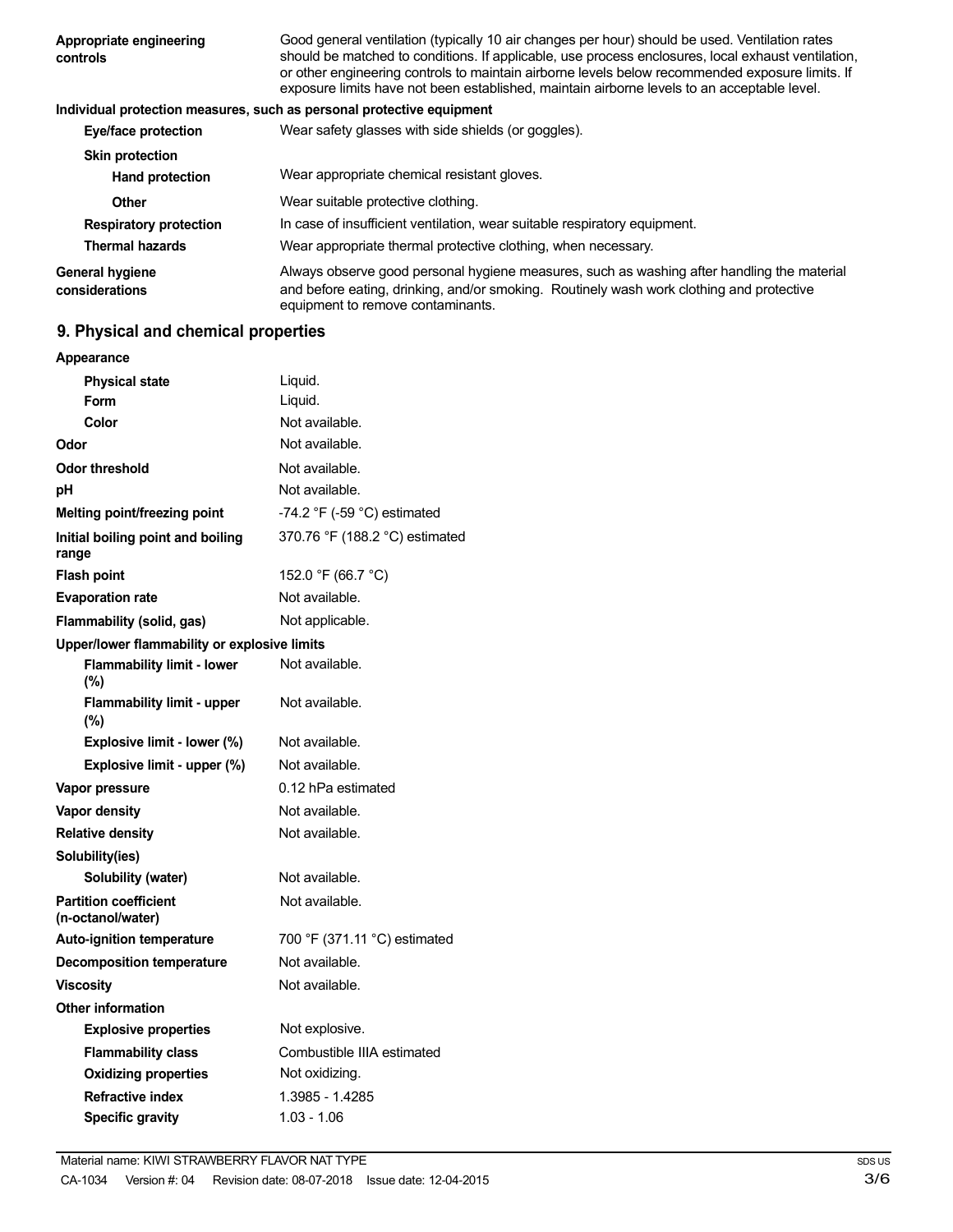## **10. Stability and reactivity**

| <b>Reactivity</b>                            | The product is stable and non-reactive under normal conditions of use, storage and transport. |
|----------------------------------------------|-----------------------------------------------------------------------------------------------|
| <b>Chemical stability</b>                    | Material is stable under normal conditions.                                                   |
| <b>Possibility of hazardous</b><br>reactions | No dangerous reaction known under conditions of normal use.                                   |
| <b>Conditions to avoid</b>                   | Avoid temperatures exceeding the flash point. Contact with incompatible materials.            |
| Incompatible materials                       | Strong oxidizing agents.                                                                      |
| <b>Hazardous decomposition</b><br>products   | No hazardous decomposition products are known.                                                |

## **11. Toxicological information**

### **Information on likely routes of exposure**

| <b>Inhalation</b>                                                                   | Prolonged inhalation may be harmful.                                                                                                                                                                  |  |
|-------------------------------------------------------------------------------------|-------------------------------------------------------------------------------------------------------------------------------------------------------------------------------------------------------|--|
| <b>Skin contact</b>                                                                 | No adverse effects due to skin contact are expected.                                                                                                                                                  |  |
| Eye contact                                                                         | Direct contact with eyes may cause temporary irritation.                                                                                                                                              |  |
| Ingestion                                                                           | Expected to be a low ingestion hazard.                                                                                                                                                                |  |
| Symptoms related to the<br>physical, chemical and<br>toxicological characteristics  | Direct contact with eyes may cause temporary irritation.                                                                                                                                              |  |
| Information on toxicological effects                                                |                                                                                                                                                                                                       |  |
| <b>Acute toxicity</b>                                                               | Not known.                                                                                                                                                                                            |  |
| <b>Skin corrosion/irritation</b>                                                    | Prolonged skin contact may cause temporary irritation.                                                                                                                                                |  |
| Serious eye damage/eye<br>irritation                                                | Direct contact with eyes may cause temporary irritation.                                                                                                                                              |  |
| Respiratory or skin sensitization                                                   |                                                                                                                                                                                                       |  |
| <b>Respiratory sensitization</b>                                                    | Not a respiratory sensitizer.                                                                                                                                                                         |  |
| <b>Skin sensitization</b>                                                           | This product is not expected to cause skin sensitization.                                                                                                                                             |  |
| Germ cell mutagenicity                                                              | No data available to indicate product or any components present at greater than 0.1% are<br>mutagenic or genotoxic.                                                                                   |  |
| Carcinogenicity                                                                     | Not classifiable as to carcinogenicity to humans.                                                                                                                                                     |  |
| Not listed.<br>Not regulated.<br>Not listed.                                        | OSHA Specifically Regulated Substances (29 CFR 1910.1001-1050)<br>US. National Toxicology Program (NTP) Report on Carcinogens                                                                         |  |
| <b>Reproductive toxicity</b><br>Specific target organ toxicity -<br>single exposure | This product is not expected to cause reproductive or developmental effects.<br>Not classified.                                                                                                       |  |
| Specific target organ toxicity -<br>repeated exposure                               | Not classified.                                                                                                                                                                                       |  |
| <b>Aspiration hazard</b>                                                            | Not an aspiration hazard.                                                                                                                                                                             |  |
| <b>Chronic effects</b>                                                              | Prolonged inhalation may be harmful.                                                                                                                                                                  |  |
| 12. Ecological information                                                          |                                                                                                                                                                                                       |  |
| <b>Ecotoxicity</b>                                                                  | The product is not classified as environmentally hazardous. However, this does not exclude the<br>possibility that large or frequent spills can have a harmful or damaging effect on the environment. |  |
| Persistence and degradability<br><b>Bioaccumulative potential</b>                   |                                                                                                                                                                                                       |  |
| Partition coefficient n-octanol / water (log Kow)<br>PROPYLENE GLYCOL               | <b>NOM NFI</b><br>$-0.92$                                                                                                                                                                             |  |
| <b>Mobility in soil</b>                                                             | No data available.                                                                                                                                                                                    |  |
| Other adverse effects                                                               | No other adverse environmental effects (e.g. ozone depletion, photochemical ozone creation<br>potential, endocrine disruption, global warming potential) are expected from this component.            |  |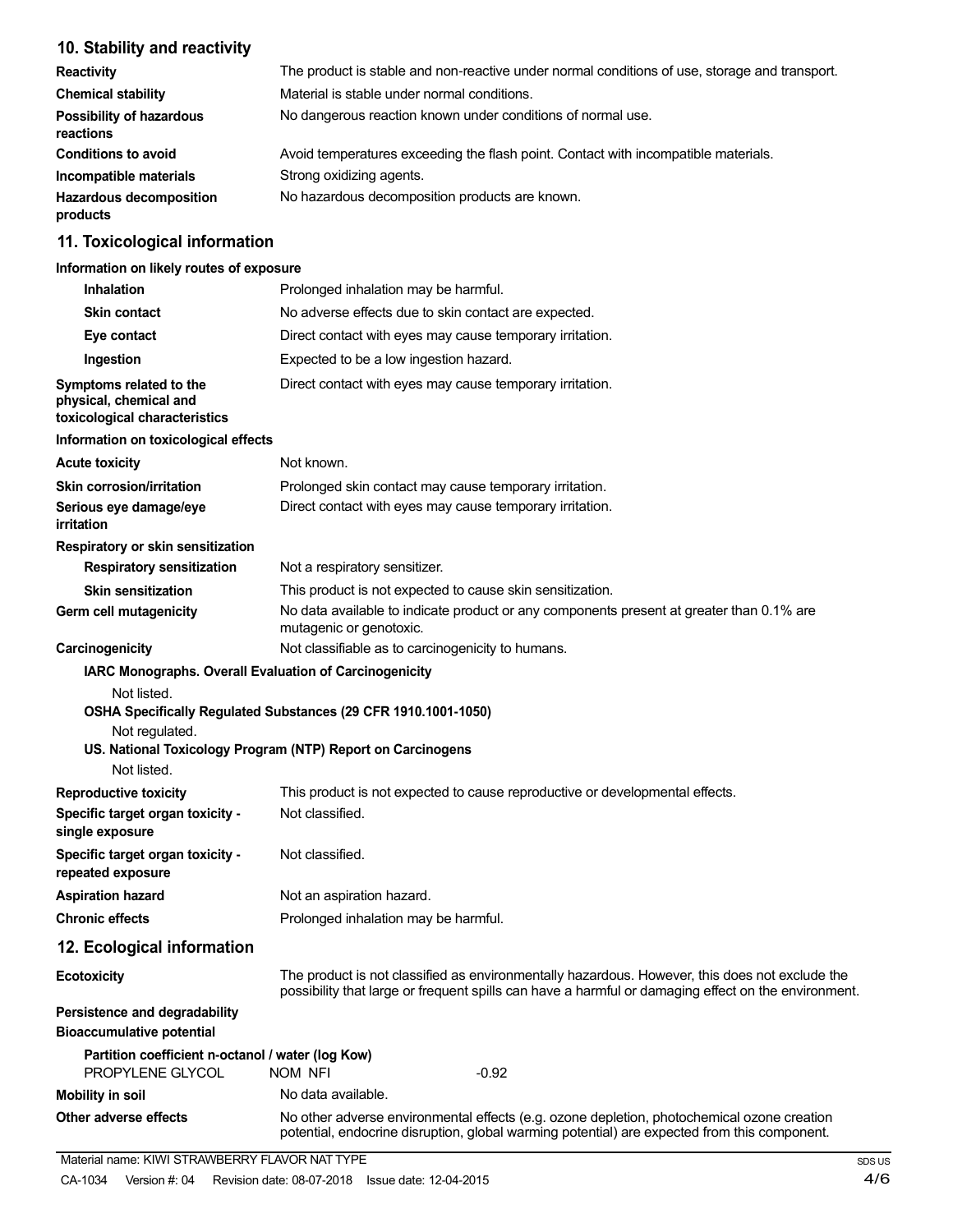## **13. Disposal considerations**

| <b>Disposal instructions</b>             | Collect and reclaim or dispose in sealed containers at licensed waste disposal site.                                                                                                                                   |
|------------------------------------------|------------------------------------------------------------------------------------------------------------------------------------------------------------------------------------------------------------------------|
| Local disposal regulations               | Dispose in accordance with all applicable regulations.                                                                                                                                                                 |
| Hazardous waste code                     | The waste code should be assigned in discussion between the user, the producer and the waste<br>disposal company.                                                                                                      |
| Waste from residues / unused<br>products | Dispose of in accordance with local regulations. Empty containers or liners may retain some<br>product residues. This material and its container must be disposed of in a safe manner (see:<br>Disposal instructions). |
| Contaminated packaging                   | Since emptied containers may retain product residue, follow label warnings even after container is<br>emptied. Empty containers should be taken to an approved waste handling site for recycling or<br>disposal.       |
| 14. Transport information                |                                                                                                                                                                                                                        |
| <b>DOT</b>                               |                                                                                                                                                                                                                        |

Not regulated as dangerous goods.

#### **IATA**

Not regulated as dangerous goods.

### **IMDG**

Not regulated as dangerous goods.

**Transport in bulk according to Annex II of MARPOL 73/78 and the IBC Code** Not established.

#### **15. Regulatory information**

**US federal regulations** This product is not known to be a "Hazardous Chemical" as defined by the OSHA Hazard Communication Standard, 29 CFR 1910.1200.

### **TSCA Section 12(b) Export Notification (40 CFR 707, Subpt. D)**

Not regulated.

**CERCLA Hazardous Substance List (40 CFR 302.4)**

Not listed.

### **SARA 304 Emergency release notification**

Not regulated.

**OSHA Specifically Regulated Substances (29 CFR 1910.1001-1050)**

Not regulated.

#### **Superfund Amendments and Reauthorization Act of 1986 (SARA)**

| Hazard categories |  |
|-------------------|--|

**Hazard categories** Immediate Hazard - No Delayed Hazard - No Fire Hazard - No Pressure Hazard - No Reactivity Hazard - No

### **SARA 302 Extremely hazardous substance**

Not listed.

**SARA 311/312 Hazardous** No **chemical**

## **SARA 313 (TRI reporting)**

Not regulated.

## **Other federal regulations**

**Clean Air Act (CAA) Section 112 Hazardous Air Pollutants (HAPs) List**

Not regulated.

## **Clean Air Act (CAA) Section 112(r) Accidental Release Prevention (40 CFR 68.130)**

Not regulated.

| .                                        |                                                                                                                                                                                                   |
|------------------------------------------|---------------------------------------------------------------------------------------------------------------------------------------------------------------------------------------------------|
| <b>Safe Drinking Water Act</b><br>(SDWA) | Not regulated.                                                                                                                                                                                    |
| US state regulations                     | California Safe Drinking Water and Toxic Enforcement Act of 1986 (Proposition 65): This material<br>is not known to contain any chemicals currently listed as carcinogens or reproductive toxins. |